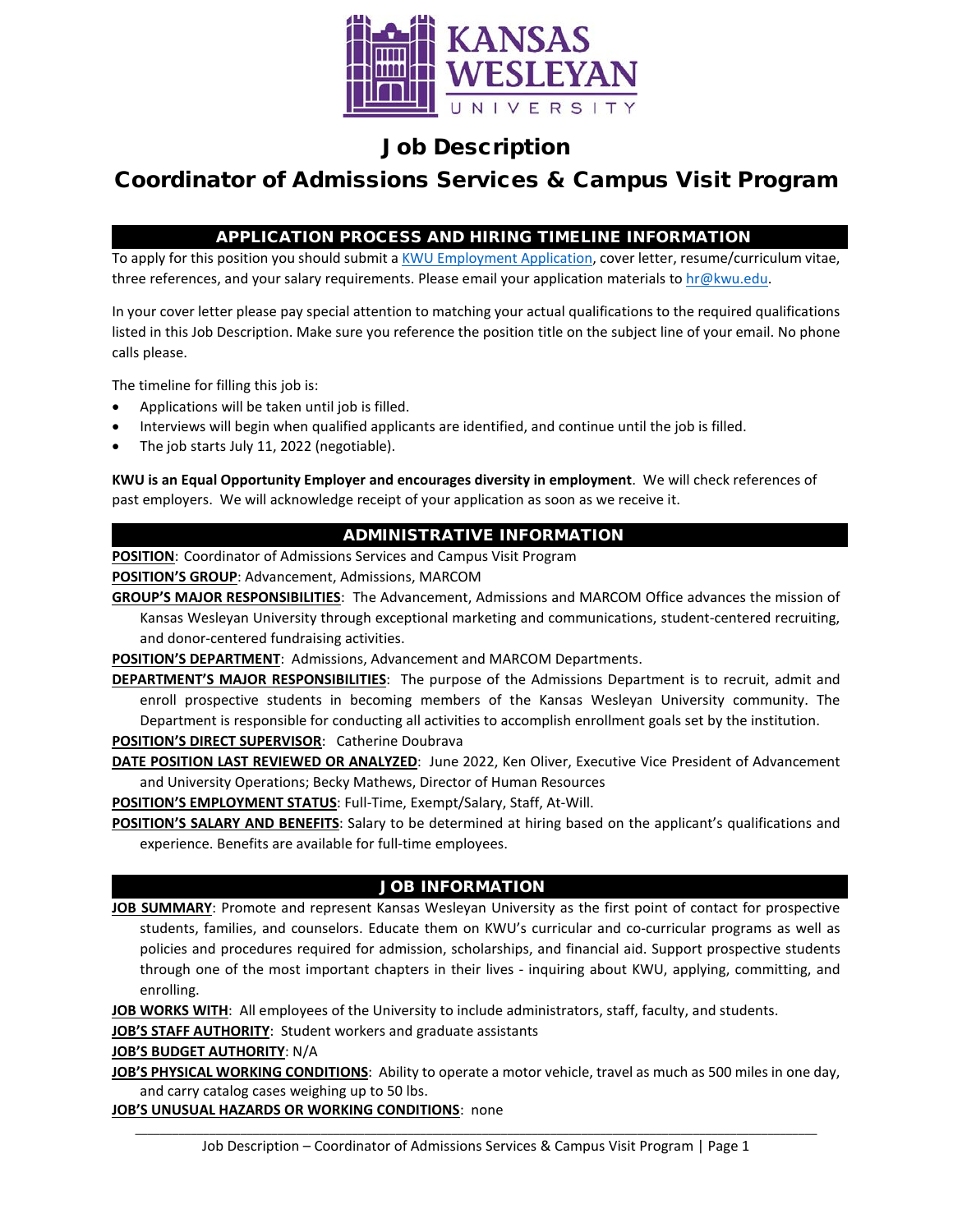**JOB'S EQUIPMENT**: University phone system, University computer system, desktop computer. **JOB'S WORK SCHEDULE**: Due to the nature of the work, some weekend and evening hours are required.

## JOB DUTIES AND PERFORMANCE STANDARDS

#### **JOB'S ESSENTIAL DUTIES: (80%)**

- Manages the office for Admissions and provides executive level support to the staff.
- Ensures clear, timely and effective communication with the admissions staff, to prioritize attention to items that will maintain and build KWU's professional reputation among all stakeholders.
- Develops, establishes, and maintains information tracking systems, including electronic schedules, physical and electronic filing systems, for scholarships, visitors, accepted and deposited students and email management.
- Participate in Enrollment Leadership Team meetings and other KWU committees as assigned.
- Provide excellent customer service and supports a positive department environment
- Coordinate official campus visits
- Assist in coordinating work-study students
- Assist in coordinating University Ambassadors program
- Assist in the planning and staging of signature recruiting events

#### **The essential roles, responsibilities and activities in this position are as follows:**

- Provides courteous, accurate and timely customer service to students, staff and external clients and refers inquiries to appropriate personnel.
- Exercises confidentiality, discretion, and judgment in providing executive support.
- Provide administrative support for admissions staff including extensive calendar management, records management, and material preparation for meetings.
- Compose correspondence independently on a variety of matters; compile and type various letters, reports and statistical data as directed.
- Receive, screen, and route telephone calls, visitors, and mail.
- Attend regular Enrollment Management meetings or other special meetings and perform various secretarial and executive assistant duties including the coordination and preparation of agendas and supporting materials, take notes and compile minutes.
- Organize and coordinate communications and information; obtain, interpret, and provide information to faculty, staff and others concerning office functions, policies and procedures; communicate with administrative units to ensure compliance with timelines, procedures, etc.
- Perform special projects and prepare various forms and reports; monitor and control administrative details.
- Maintains detailed knowledge of institutional and Enrollment Management policies, procedures, programs, organizational structures, and EM staff to respond effectively to various stakeholders.
- Produce data reports and summary response on research.
- Assist with document for financial aid, scholarships, and Admission Appeals.

#### **ADVANCEMENT ASSISTANT (10%)**

• Assist in organizing major university events.

## **Other Duties as Assigned (10%)**

## JOB QUALIFICATIONS

#### **EDUCATION**:

- MINIMUM REQUIRED: Associate degree
- PREFERRED: Bachelor's Degree

## **CERTIFICATIONS AND LICENSES**:

- MINIMUM REQUIRED: NONE
- PREFERRED: NONE